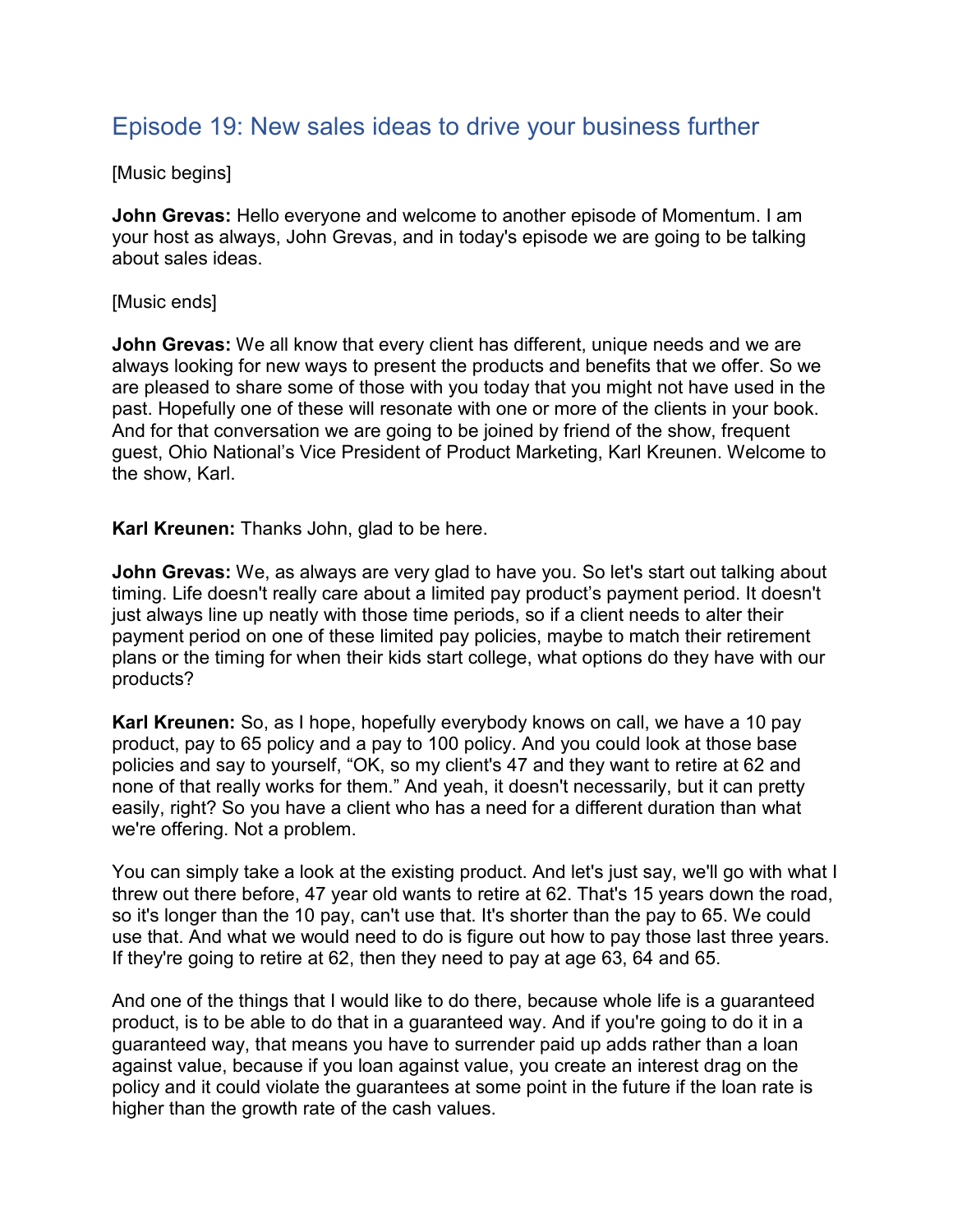So take our hypothetical client, and I'm going to use numbers with a lot of zeros at the end because it makes it really easy for me. Let's say they buy a pay to 65 policy or prestige Max, and let's say the premium is \$10,000 a year. So what we're really saying is, OK, we have to, at that point in time, get that last \$30,000 in for ages 63, 64, 65 prior to the time we need it, so \$30,000. They're 47, they're going to 62. That's 15 years. That means they need an extra \$2000 a year in order to know that we'll have that money to surrender in the future.

So we can take our PUA rider, our Level Pay PUA, and add it to the pay to 65 policy. You say, "Wait a minute, Karl. We can't just add PUA riders to limited pay policies. That could create a MEC."

Absolutely. So what we need to do then, is stick a little bit of Plus rider, a one year term rider, on top of that, in order to be able to create the space and the death benefit to put that extra \$2000 in for 15 years in order to have the 10,000 a year for the final three years. So for our client, instead of buying, and I'm just going to make these numbers up, instead of buying say half a million dollars worth of death benefit, they may have to buy \$600,000 worth of death benefit to create the extra room for the \$2000. If something happens to them and they die in that first 15 year time period, the beneficiary is going to get an extra \$100,000 along the way. That's not a bad thing for the beneficiary or for the customer.

And if they happen to live, then that extra \$10,000 is gonna get surrendered out of the policy each and every year, so at age 65, there's no loan on the policy, and we have a half million dollars worth of death benefit sitting there on a guaranteed basis, on a goforward basis.

And I can do that for any duration. If I had a client who, for instance, wanted to, well, let's make them older. Let's say that they're not 47, but let's say instead that they're 57. So I've got a pretty short time frame now. Well, I've got a 10 pay product that I can use at that point in time. And let's say they want to retire at age 66. I can make it a 9 pay. If they want to do it at 65, I can make it an 8 pay. If they want to do it at 64, I can make it a 7 pay doing the exact same thing. Add some PUA, add some plus rider to make some room underneath it, and you have a policy line-up that's really flexible enough to create all sorts of different payment structures for your customers, even though the base policy isn't necessarily set up for the duration they're looking for.

**John Grevas:** Well, I like that – you focused on this when you were talking there – but I like that that's based on guarantees. They're not just hoping for dividends to come along, and you know, help them meet their goals. They've got that certainty that they're going to be able to meet their goals. That's pretty powerful, that's pretty important in my opinion.

You mentioned the Plus rider in there. That's a rider that I think can add a good amount of flexibility to a policy, but what other doors can that open for up for clients?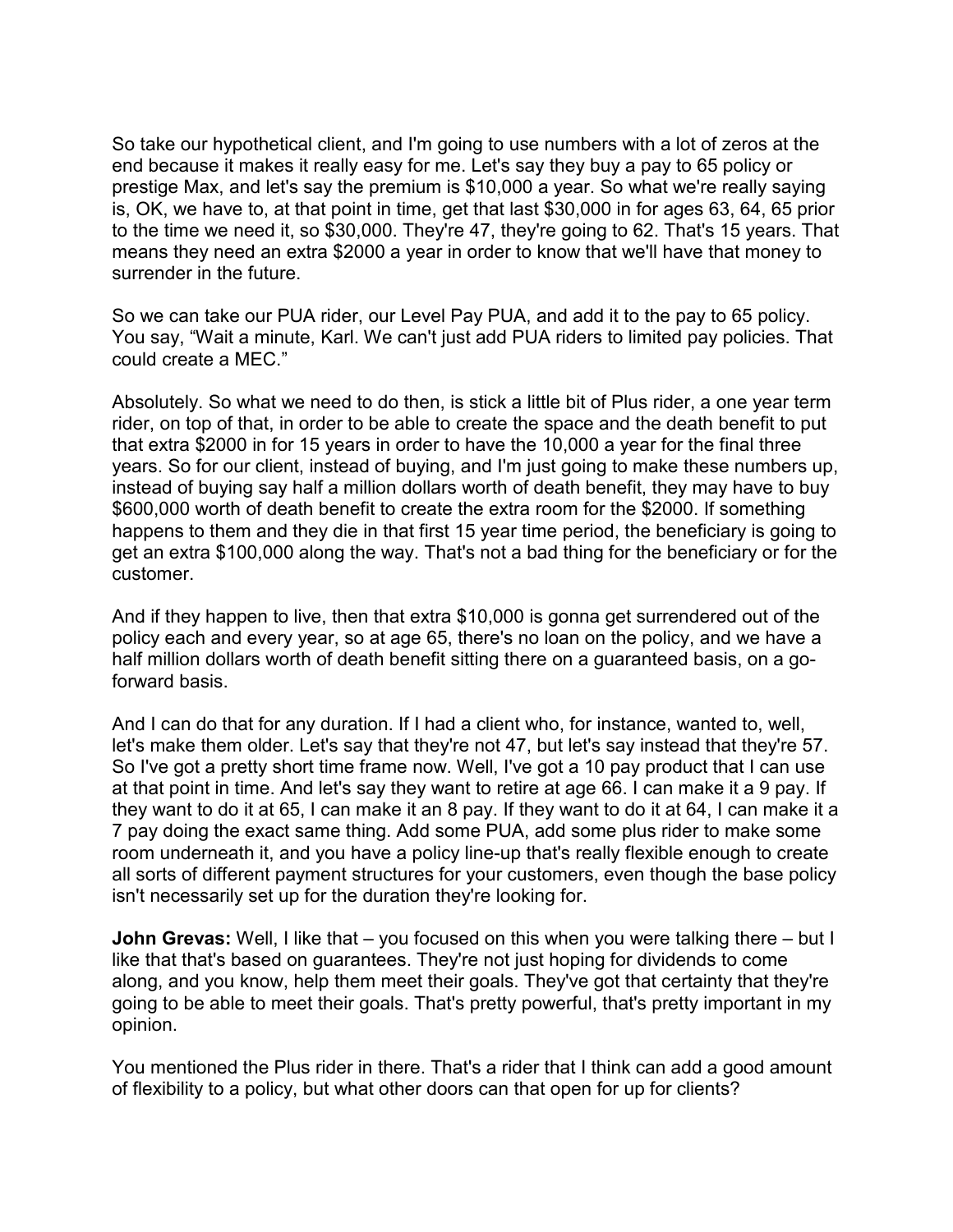**Karl Kreunen:** I think the Plus rider is an important rider for a couple of different reasons. One, we know that fewer and fewer people in the United States actually own individual life insurance anymore. And there's lots of reasons driving that particular issue that I'm not going to get into. But we also know that the coverage numbers are going down on the amount of death benefit per person, which doesn't necessarily make a lot of sense because, as we earn more money, we should be – and we are earning more money overall on a per individual basis – we should be buying larger face amounts, but we're really not doing the job to protect our clients as much as we could. In fact, LIMRA and ACLI, the American Council of Life Insurance and other industry organizations have banded together for a program called "Insure Your Life" where they're trying to encourage people to buy more life insurance.

And a lot of times, that means term life insurance as opposed to permanent. And the Plus rider is a one-year term rider that gets put on top of our base policies, our whole life base policies, and can provide coverage for the entire duration of the policy. It will last as long as the premium payment period. It can be dropped earlier if that's the desire. So if we had somebody who had a pay to 65 policy like P Max or a pay to 100 policy like Prestige Protector, and let's say they were 35 with a couple of little kids, and they really felt that they needed to have a lot of death benefit 'cause they were the primary wage earner and their spouse was a stay at home spouse for now, 'cause the kids are let's say two and four, and they're not in school yet. And so their spouse is staying at home. If something happens to me, that's a real problem. So I've got to go ahead and make sure I've got enough death benefit coverage to take care of that. We could set up the base plan to try to generate some level of income at some point in the future if we wanted to, but on top of everything else, we could throw on a Plus rider, and that plus rider could give the client a million, \$2,000,000 worth of coverage, whatever they needed, on a fairly cheap basis.

You know one of the interesting things about it, is because it's a one-year term rider, you're getting the cheapest possible coverage you can get in life insurance the moment you buy it. If you hold it until age 100, it gets really, really expensive. But one-year term coverage, on the short end, is the least expensive insurance you can buy. On the long end, it's the most expensive, so it's great that it will drop automatically when the premium payment period ends.

So on a 10 pay it ends up for 10 years and drops, so no danger of it getting super expensive. Same with the pay to 65, it drops at age 65. The only risk is if you have it on the pay to 100 policy, you either want to have the client drop it themselves, or you can choose to try to pay it up with paid up additions riders along the way. But it gives you that flexibility and it's essentially a way to build term for any duration. We just talked about a short take pay for any duration, now I can talk about term for any duration. So my client's 35 and the client's kids are two and four, and they're like, "Well, I want to have it until the kids get into college, and then once they're in college, we'll be fine." So that means I need 16 years worth of term coverage. Well, we don't have a 16 year term policy. It's true, I could buy a 20 year term and just drop it after 16 years, or I could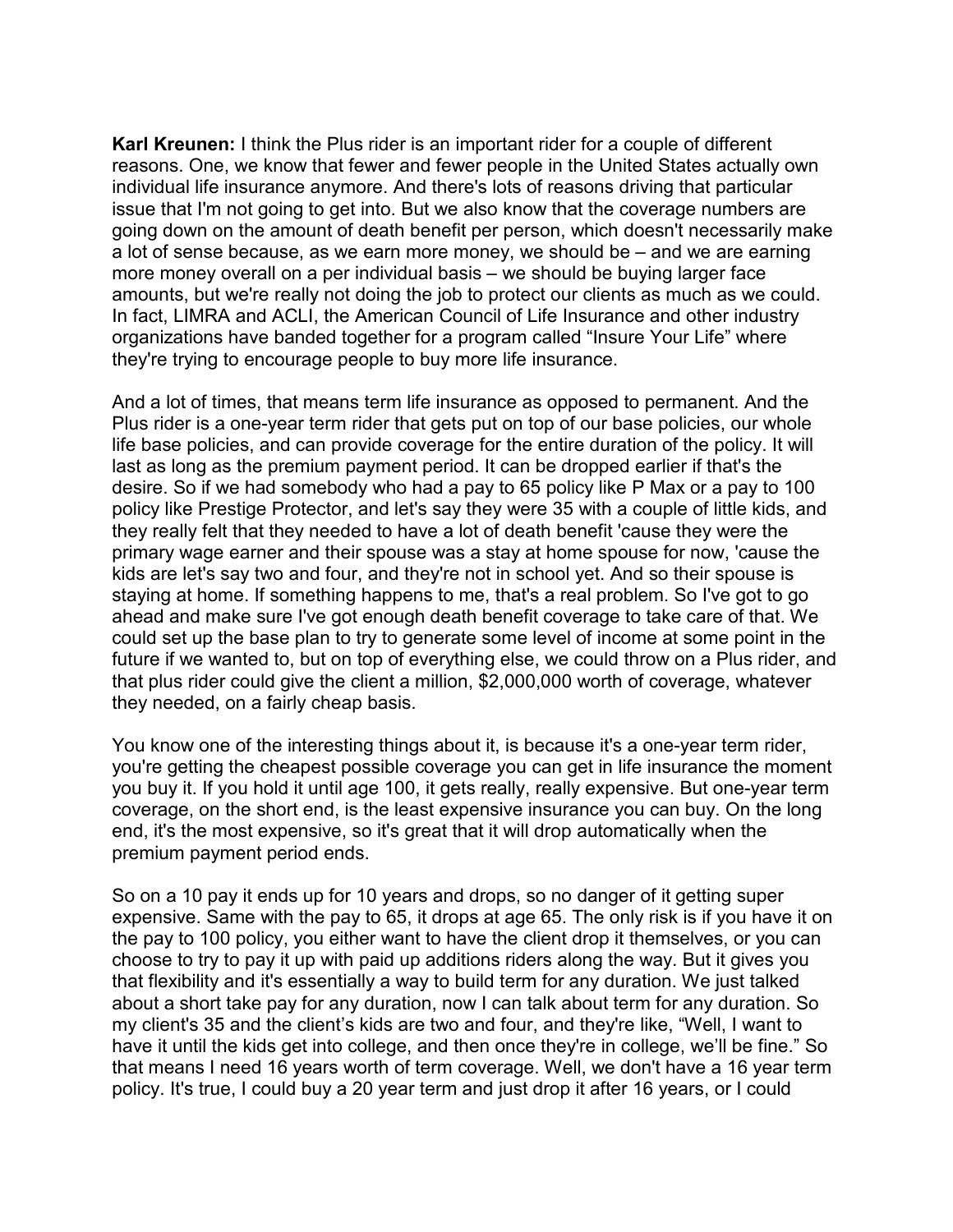simply put this on top of my base policy, save myself a policy fee, and get some pretty cheap coverage all the way out to 16 years and then have it fall off the policy at that point in time.

The other thing I want to mention about the Plus rider is it is fully convertible to any of our permanent policies that we're selling at the time of conversion. So just like the Term Plus 10, 15 and 20 product, if my client at some point in the future says, "You know what? I really could use a little bit more permanent life insurance coverage because Ohio National's XYZ policy is the greatest thing since sliced bread," then they can go ahead and convert a portion of that or all of that remaining term death benefit into that permanent policy and have it be a permanent policy on a go-forward basis for them. So it gives them flexibility for protection, but it also gives them the ability to add to their permanent death benefit with quality products should they desire.

**John Grevas:** That could obviously be very helpful, but you mentioned in there a client who specifically needed protection. They had the young kids and everything. What about somebody who needs protection primarily, but they also need income?

**Karl Kreunen:** Well, there's a lot of ways to provide protection with income. Historically, what we would do – let me rephrase that – in recent history, what we would do, is we would buy the least amount of death benefit to provide as much cash flow out of the policy as we could. And I'm not saying that's a good idea, bad idea, in-between idea, that's just something that that we've seen a lot in the industry recently.

But in history, if you go back 20 years or more, or even with some of the sales ideas that are out there today, I think a protection policy can do a great job generating income because what it does is it gives you that permission slip, especially if it's paid up, to go ahead and spend other assets.

Most of us have money in various places, whether it's a 401K, an IRA, just some accounts that we have that we're using for investment purposes. My Bitcoin account in NerdWallet or whatever it is, I forget exactly where I have that, but… Coinbase, that's the one I was thinking of. So I've got my Bitcoin account my Etherium account, Coinbase and whatever it happens to be, right? But what can happen is if I have a low expense, low premium type of whole life product, like our P Max product, like our 10 Pay product, and it's paid up when I get to the point when I want to generate income, let's say I have a half million dollars worth of death benefit, I can go ahead and take a half million dollars out of my Coinbase Bitcoin account and convert that into cash, and then buy a SPIA with it.

Let that SPIA pay for the rest of my life, when I die, my beneficiaries, whether that's my spouse or my kids or some charity that's important to me or my dog if that's the way I want to run with it, I can do any of those things. That half million dollars passes to that beneficiary and they are not disinherited. In the meantime, I've generated the most income I possibly can for my life, and if I'm worried about inflation, I can throw a COLA on there. So there's all sorts of different things I can do.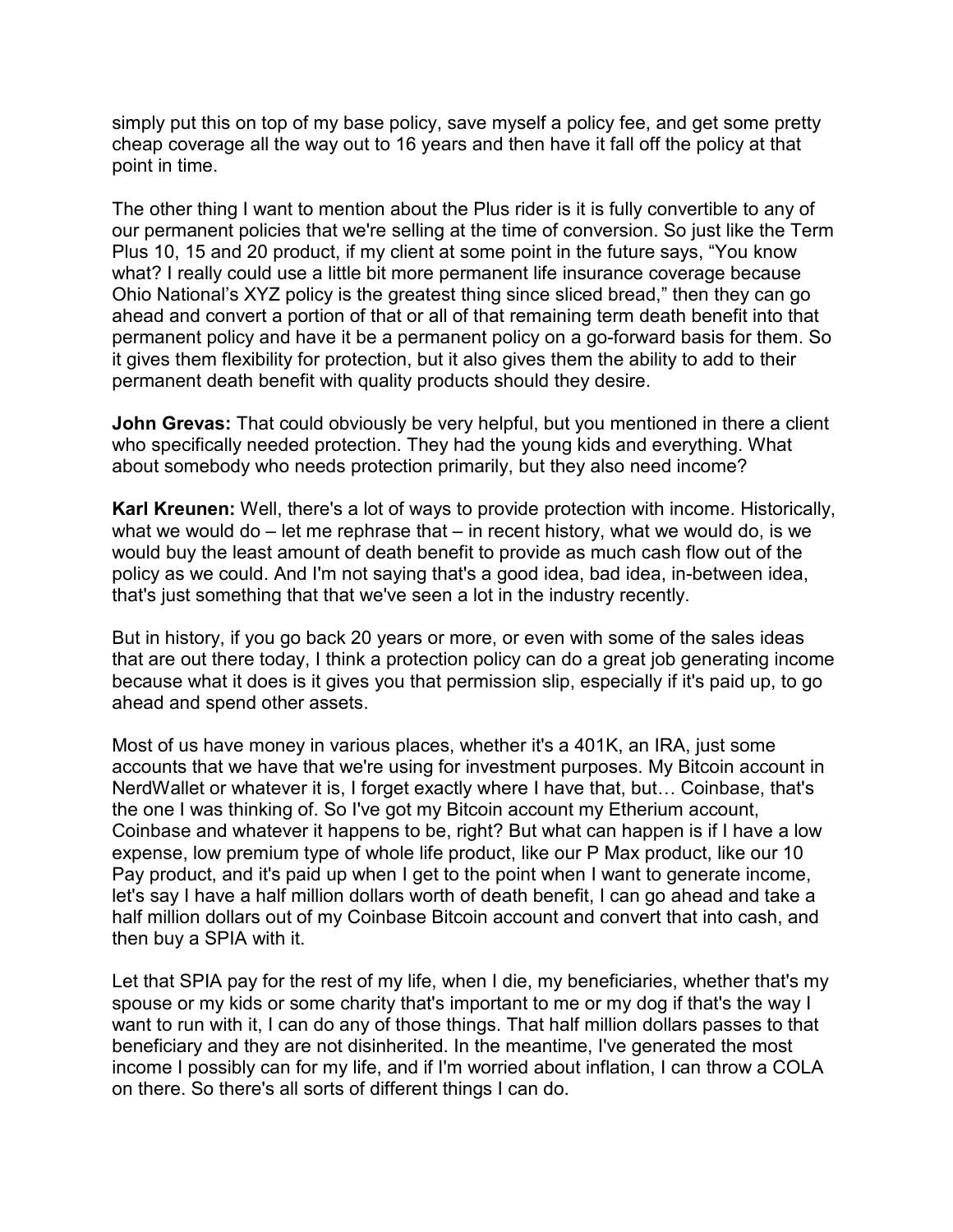This was years ago when LEAP was a big selling system, first the old Person A, Person B sales process, right? And so anybody out there who's practiced LEAP, you know Person A, Person B, and that's exactly what I'm talking about. It's been around for years and years and years and has been used successfully.

If you use, say, Cornerstones, which is a newer system, then that's the covered asset sale. And so if you use Cornerstones, you know exactly what I'm talking about here, but it's a very common way to do it. It's been used in the life insurance industry for years and it's a way to take a policy that's relatively inexpensive and low cost, not maximum funded, to pull income out of the policy, but to use that death benefit as the permission slip to spend other assets.

**John Grevas:** Great information and a great way to look at what these products are capable of, even when it's not specifically a benefit of the individual product.

Let's look at one last sales idea, or let's talk about one last sales idea, I should say. One type of client that our listeners love is business owners, and that's partially because of the number and the variety of different needs that they have that financial professionals can then help them meet. So what have you got for our business owner clients out there?

**Karl Kreunen:** Well, since we've been talking about products that are generally lower premium, lower expense type of products, that takes you towards that protection oriented sale for the business owner. And I would say that the first thing that comes to mind is buy-sell. And frankly, it's one of the most common types of sales out there. It's either executive bonus or buy-sell are the two most common ones you see in business. And buy-sell is something that we play in pretty well as a company.

As an aside, not really the product, but the Advanced Planning team has a great business valuation tool that we've been using for the last couple of years to generate all sorts of sales opportunities for our agents. And if you haven't, if you work in the business marketplace, and you haven't talked to them about the business valuation tool, you should really give our Advanced Planning team a call, because that can really help. You know, most business owners don't know what the value of their business happens to be. And a lot of them don't want to pay for an accountant to go ahead and do a business valuation. This is a way to get them a valuation. I'm not going to say it's the most detailed valuation to get, but I think it does a really nice job and it's not going to cost an arm and a leg in order to get it done.

And then once you have that valuation, you've got something to talk to them about, right? And then you can ask the questions: Do you have a buy sell? Is it in writing and is it funded? So if you ask those three questions, you put yourself in a position to have a really easy conversation here. And you can move from there right into one of our short pay policies because how long does that buy-sell need to last? Until the business owner retires, right? So that that fits really well with the Prestige Max type of sale, because that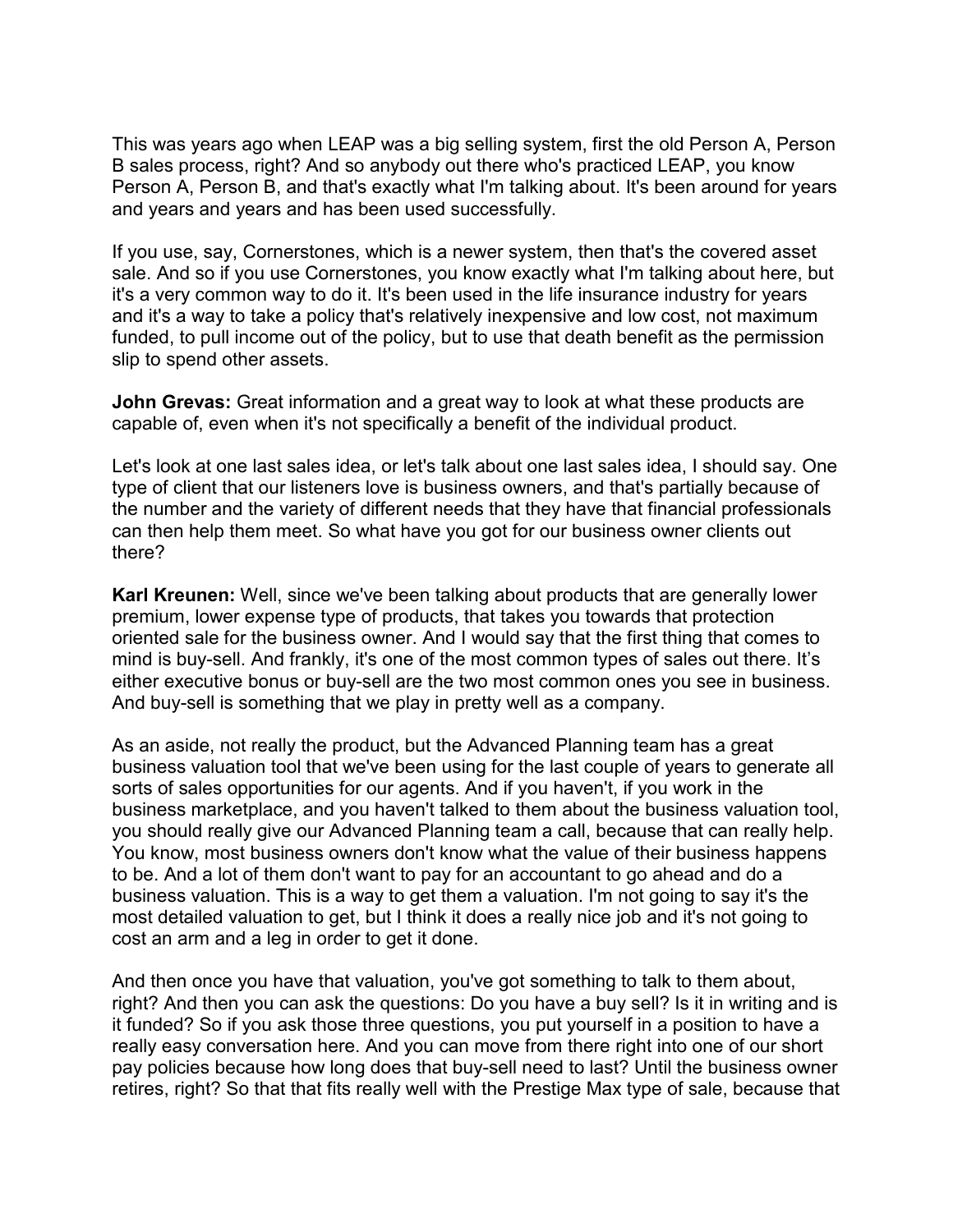runs to age 65, it's a low premium, low expense type of contract, and so it works great for a buy-sell.

And then on top of that, when you retire, the person who buys your business needs to find a way to go ahead and pay you for the value of your business. One of the things that can happen is that policy can be bonused out to you. If you and I are partners, for instance, and we do a cross purchase, you're going to have a policy on my life. I'm the older person here, and so when I retire, as part of the buyout, you can go ahead and bonus that policy to me. When it comes to me because I'm insured, we don't have any problem with the transfer for value rule that's going to screw up some things for us, so I get the policy it's going to have 350, 450, however much money in it, to take care of a chunk of the purchase price, and then the rest of it can be paid off over seven or eight years, which is pretty common for a business purchase anyway.

Or if you do an entity buy-sell, well, maybe there's five partners and so you don't have cross purchase, but you do an entity buy-sell. Same thing, you just have the entity bonus that policy out as part of the buyout for the customer, and then they've got the policy and they can go forward and it's theirs. And it's got however, \$100,000 in there and that's part of the buyout deal, so it's a buy-sell that moves easily into a buyout, and that's one of the two most common sales in the business world.

**John Grevas:** Great info as always, Karl. We love having you on because you always bring great information that is useful to our listeners, just like you did today. So thank you again for joining us today.

**Karl Kreunen:** No, you're welcome. As always, I had a really good time.

**John Grevas:** Well, you're a product nerd, so of course you did.

That'll do it for this one, listeners. Thank you for joining us and we will see you in the next one.

[Music begins]

This podcast provides general information intended to help educate and inform financial professionals. Although this podcast is produced by Ohio National Financial Services, its hosts and guests are entrepreneurs and independent thinkers. The views and opinions they express do not necessarily reflect those of Ohio National. We can't cover all the advantages and disadvantages of every product or idea mentioned in an episode, so weigh what you hear, do additional research and decide how any ideas may benefit your clients and fit into your practice. There's no guarantee of success, and individual results may vary.

The information shared is not intended for the general public and should not be considered specific legal, tax, investment or planning advice. Any guidance provided to